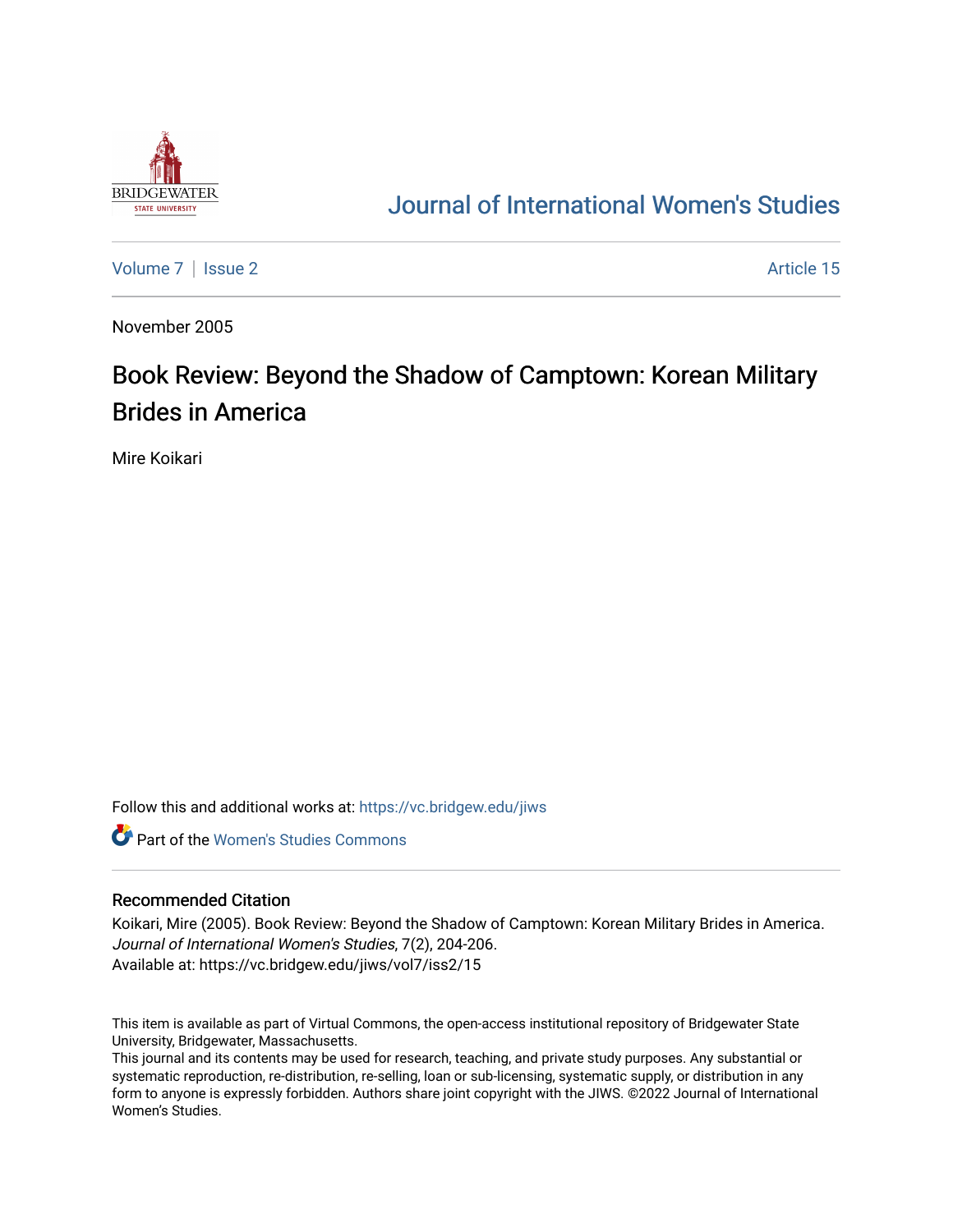*Beyond the Shadow of Camptown: Korean Military Brides in America*. 2002. Ji-Yeon Yuh. New York: New York University Press. pp. 283. \$25.95, hardcover. \$19.00, paperback.

### Reviewed by Mire Koikari<sup>1</sup>

 With an increasing demand to globalize our undergraduate curriculum, Women's Studies educators often wish for a book that would present issues of gender, race, nation, and transnational politics in a manner sufficiently complex yet still accessible to undergraduate students. Ji-Yeon Yuh's book just does that. Drawing on insights from feminist studies, ethnic studies, post-colonial studies, Asian studies, etc., Yuh, historian and former reporter for *Newsday*, provides an in-depth study of everyday personal resistance and negotiations by the nearly one hundred thousand Korean women who married American servicemen (black or white) and settled in various regions within the US from the 1950s to the 1990s (2). Situating these military brides' "personal" and "private" experiences within historical and institutional contexts, Yuh shows how "even the most personal of relationships (between Korean women and their American husbands) are deeply rooted in and shaped by historical and social circumstances" such as Japanese and American colonialisms in Asia, Korean patriarchy and nationalism, and American gender, race, and immigration politics (7). By shedding light not only on the military brides' experiences of race-based and other kinds of oppressions, but also on their negotiations and resistance in the US, Yuh challenges American celebration of multiculturalism on the one hand and feminist Orientalist understanding of Asian women as simply victims on the other.

 Yuh's study interweaves oral interviews of sixteen Korean military brides with rich historical analysis. Chapters 1 and 2 trace the origin of post-WWII camptown prostitution (prostitution in the areas surrounding US military bases) to Japanese colonial rule before 1945 and then to the subsequent American (neo)imperial domination in Korea. Emphasizing the continuity between the "comfort women" system (the sexual slavery of Korean and other Asian and Pacific women during Japanese colonialism) and that of camptown prostitution under post-WWII US domination, Yuh argues that in both instances, sexual subordination of Korean women reflects the gendered and gendering nature of international relations, i.e., masculinization of the conquerors (Japan and the US) and feminization of the other (Korea). She effectively shows that the lives of Korean military brides (especially their sexuality) are deeply embedded in these geopolitical and historical dynamics. As these women marry and immigrate to the US, their lives are additionally affected by Anti-Asian racism and Orientalism in the United States. American celebration of multiculturalism notwithstanding, these women often lead economically and emotionally difficult lives, with their Korean culture and identity being marginalized, even rejected, by their American husbands and children as well as by the

1

<sup>&</sup>lt;sup>1</sup> Mire Koikari is Associate Professor in Women's Studies Program at the University of Hawai'i at Manoa. Her research interests include American and Japanese feminisms' participation in racial, national, and imperial politics in the 19th and 20th centuries. Her most recent research focuses on the post-WWII US occupation of Japan and its alleged "feminist" reform efforts against the backdrop of Cold War gender, racial, and sexual politics.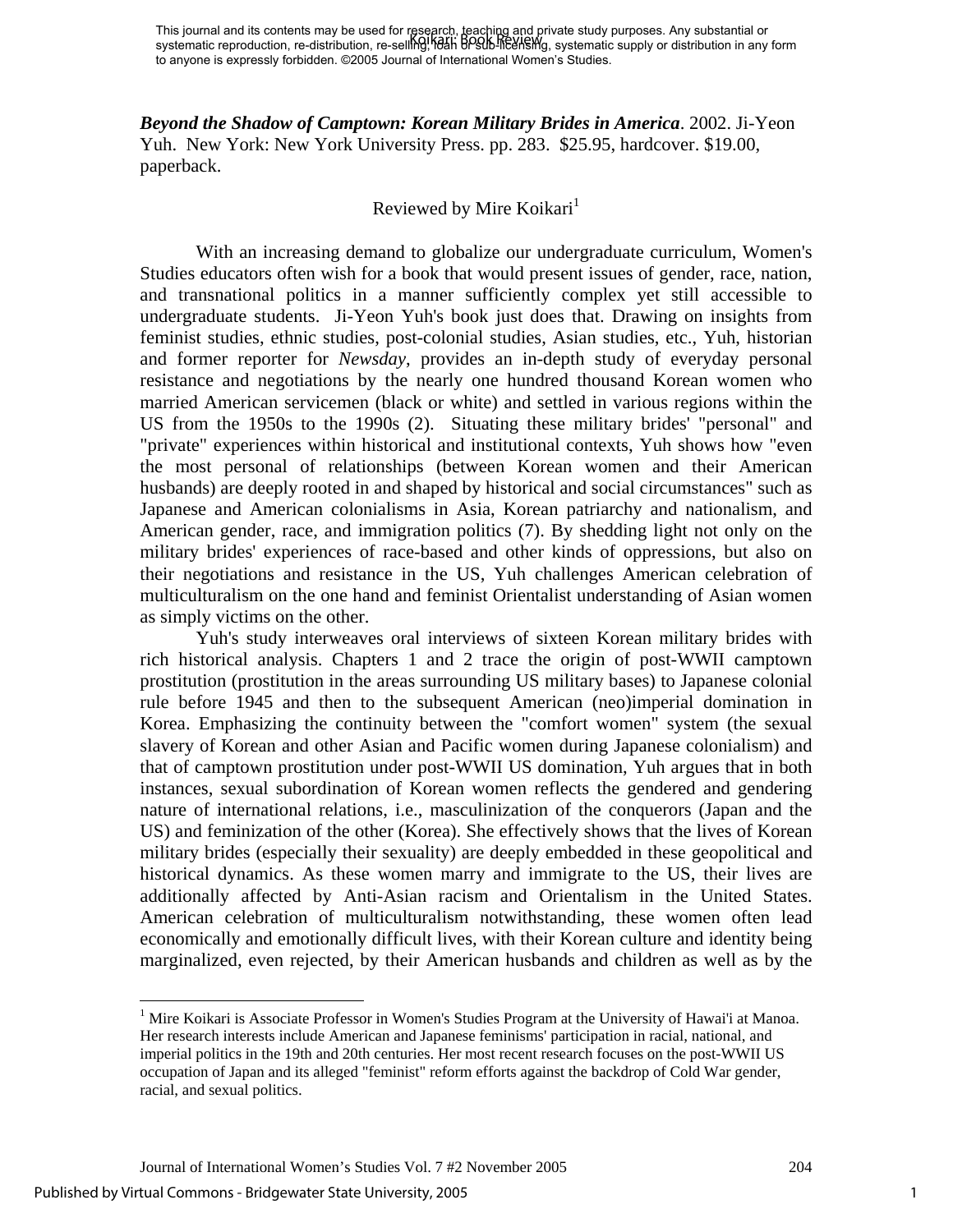mainstream society. Korean American communities, and Koreans back home, also stigmatize these women who are frequently from lower-class backgrounds and considered sexually and morally "unrespectable" due to their marriage to foreign soldiers. The complex intertwining of racism, sexism, classism, and colonialism in the lives of Korean military brides constitute the predominant theme in these early chapters.

 Yuh never portrays Korean military brides as simply victims, however. Indeed the strength of the book lies in Yuh's sympathetic and careful analysis of these women's covert yet ingenious attempts to negotiate and even resist. Based on in-depth oral interviews, chapters 3 through 6 shed light on these women's use of "infrapolitics," or "a wide variety of low profile forms of resistance that dare not speak in their own name" (85). The interviews with Korean military brides reveal that food constitutes a particularly salient site of contestations and negotiations. Catering to the wishes of their husbands and children who often reject Korean food, military brides learn American cooking, often to perfection. Their homes are more often American than Korean. Yet, when their husbands are away, they cook Korean food, invite other military brides to share meals, and recharge their Korean identity. Cooking and eating Korean food often becomes a method of "healing." At New York's Rainbow Center, a Korean military wives' collective, they feed the new arrivals, frequently victims of years of domestic abuse, with Korean food as a way of resuscitating them. Korean military wives' regional organizations also provide important opportunities to reaffirm their Korean identity, through cooking and consuming Korean food, speaking in Korean, associating with other women of a similar background, taking vacations together, and providing mutual help and support in other ways. These regional organizations, an "imagined community" created by the military brides, provide an important space where they collectively reaffirm their sense of self, network with other women, and generate and share material and emotional resources. By carefully documenting these individual and collective negotiations and resistance, Yuh calls our attention to the political agency of the women.

 The picture of Korean military brides Yuh presents is that of first-generation immigrant women who have overcome obstacles and creatively and often successfully engage in familial and community lives. By portraying these women in this manner, Yuh explicitly challenges the predominant understanding of Korean military brides generated by social services providers. The social service provider studies, which focus on Korean military brides' struggles with social and cultural isolation, domestic violence, and the resulting and negative emotional consequences, tend to portray them as in need of help, and even pathological. In contrast, Yuh offers a picture of women who possess their own agency and will. While this is a critical and necessary intervention, one still wonders about the book's almost complete silence on the issues of violence, abuse, and dissolution of marriage that these women also encounter. Yuh's insistence on creating a positive image of military brides leads to yet another kind of erasure. She tends to underemphasize various ways in which Korean military brides themselves become complicit in problematic dynamics. For instance, she fails to analyze how these women's insistence at reclaiming their respectability as "Korean" makes them willing participants in a Korean nationalism that is deeply gendered, raced, and classed. Equally problematic, Yuh does not discuss how these women, in their efforts to become "perfect" and "respectable" wives and mothers, participate in and reproduce Korean and American patriarchal assumptions about women and their roles in society.